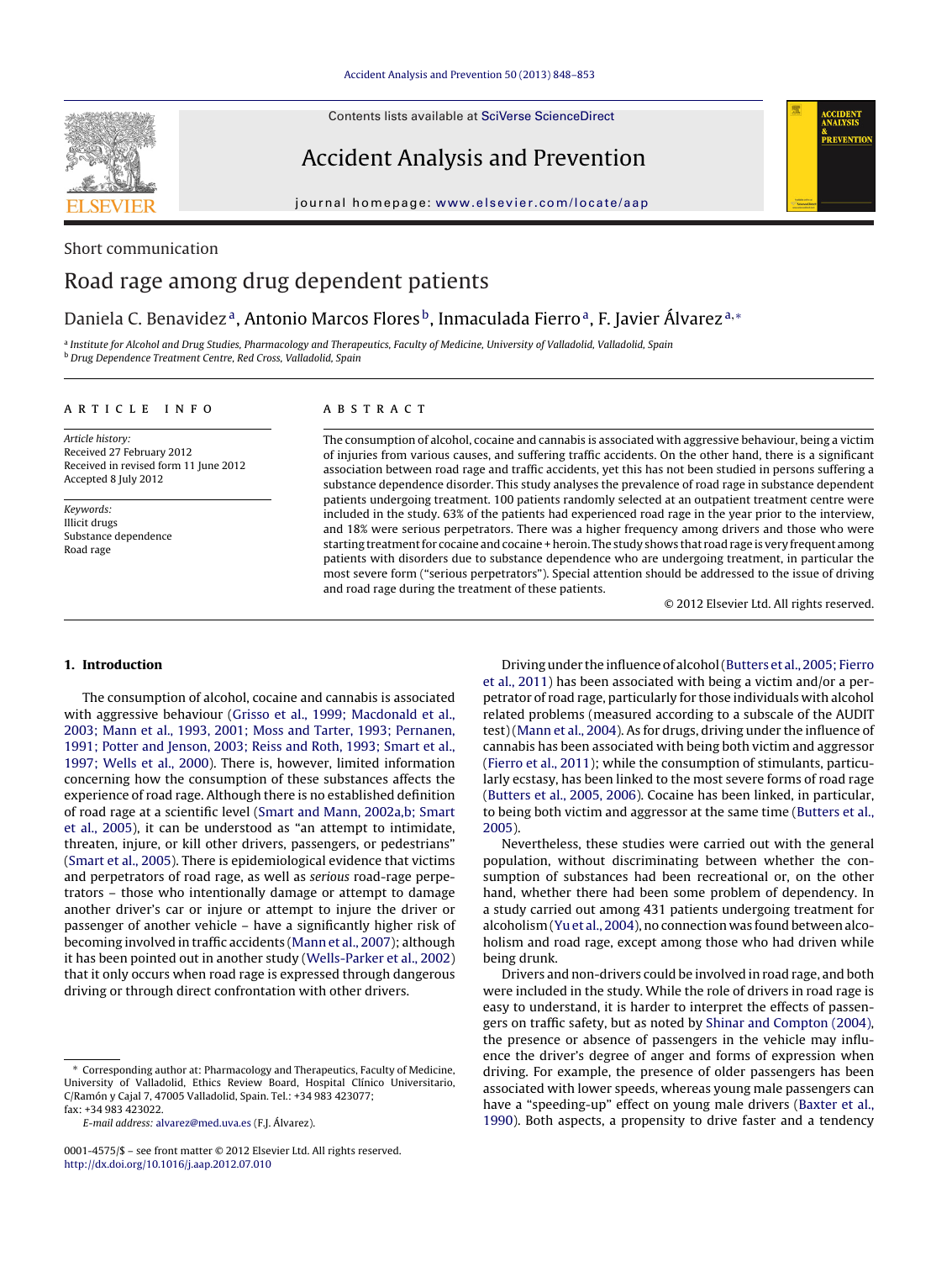to drive more slowly, especially in fast-moving traffic, were signalled as possible causes of road rage, increasing the risk of collision involvement ([Mann](#page-5-0) et [al.,](#page-5-0) [2007\).](#page-5-0) On the other hand, road rage usually appears as an interactive process between victim and aggressor ([Mann](#page-5-0) et [al.,](#page-5-0) [2007\),](#page-5-0) including an exchange of verbal insults which may make the distinction between victim and aggressor more difficult, besides possibly involving both the driver of the vehicle and the passengers.

It seems reasonable to expect an increase in road rage among patients undergoing treatment for drug dependency (anxiety, hostility, etc.) with respect to the general population due to their special psychological characteristics and psychiatric co-morbidity ([Hemenway](#page-5-0) et [al.,](#page-5-0) [2006\),](#page-5-0) in addition to the possibility that, in some cases, these patients may continue to consume alcohol/drugs or, in other cases, they may be subject to withdrawal symptoms. Although an association between road rage and drug dependence disorder may well be expected, that is to say, expecting greater aggressiveness on the road among those patients who are drugdependent; to date, this question has not been investigated, which is why the present study has been carried out. The aim of this paper is to analyse the prevalence of road rage among patients undergoing treatment for drug dependence and to establish a comparison with the general population.

#### **2. Materials and methods**

#### 2.1. Participants and procedures

In the current study two datasets have been used: (i) The newly generated data base for patients on drug dependence treatment, and (ii) data from the Alcohol-Use and Drug-Use Survey of Castile and Leon, Spain.

#### 2.1.1. Drug dependent patients

The number of patients required was determined according to data obtained from previous studies about road rage in the general population of Castile and Leon [\(Fierro](#page-5-0) et [al.,](#page-5-0) [2011\).](#page-5-0) In this study, road rage was observed in 31.1% [95% CI = 29.3–32.9]. Initially, we hypothesized a 20% increment in the prevalence of road rage in drug dependent patients undergoing treatment as compared to the general population. A sample of 100 patients would be needed to detect these increases, so a randomized sample of 100 patients was finally interviewed. Notice that that the sample size "calculation" is for estimating "prevalence" for the whole sample only.

Non-drivers were included in the study as they could be involved in road-rage as victims and/or perpetrators (i.e., a passenger in a car involving road-rage behaviour). Road rage is frequent in the general population of Castile and Leon at 31.1% (drivers 44.4% and non-drivers 8.0%, either as victims and/or perpetrators) and is also associated with certain behaviour patterns related with the consumption of alcohol and drugs ([Fierro](#page-5-0) et [al.,](#page-5-0) [2011\).](#page-5-0)

The study was approved by the Clinical Research Ethics Committee of the University of Valladolid (CEIC code: Protocol 2011/7).

The study was carried out at the Valladolid Care Centre for Drug Dependents of the Spanish Red Cross, a medical centre accredited by the health authorities. The anonymity of the interviewees was guaranteed; the patients participated voluntarily; they were all aged over 18 and were undergoing outpatient treatment for drug dependence. The patients had been diagnosed by the team of physicians according to the criteria of the DSM-IV TR ([American](#page-5-0) [Psychiatric](#page-5-0) [Association,](#page-5-0) [2000\).](#page-5-0) The interviews were carried out between 01/02/2011 and 31/07/2011.

The patients were selected at random from among those who attended a weekly urine control (all the patients undergoing treatment in the centre have to have a weekly urine control to evaluate whether they are following the treatment correctly and to verify abstinence) and were in the first 12 months of treatment.

Information was gathered concerning the participants' sociodemographic factors: gender, age, driving licence, Kilometres driven annually, work activity, sports practised and potentially dangerous tasks carried out in the home. Clinical aspects of the patients enrolled in the study, such as the primary substance for which substance dependence treatment was started, and other drugs consumed, length of treatment, etc., were also recorded. It should be noted that the centre where patients were enrolled was mainly a centre for substance dependence, the inclusion of alcohol dependent patients who usually go to a specific alcohol clinic being infrequent.

# 2.1.2. Data from the Alcohol-Use and Drug-Use Survey of Castile and Leon, Spain 2008 [\(Álvarez](#page-5-0) [and](#page-5-0) [Fierro,](#page-5-0) [2010\)](#page-5-0)

The database of Alcohol-Use and Drug-Use Survey of Castile and Leon (Spain 2008; [Álvarez](#page-5-0) [and](#page-5-0) [Fierro,](#page-5-0) [2010\)](#page-5-0) has been used to contrast our hypothesis about sample size and compare results on road rage ([Fierro](#page-5-0) et [al.,](#page-5-0) [2010,](#page-5-0) [2011\).](#page-5-0) This database was used to obtain prevalence data about road rage and serious perpetrations among the total sample and among those who had taken any drug in the previous year. These later prevalence data had not been analyzed in our previous studies.

Data was collected using the Alcohol-Use and Drug-Use Survey of Castile and Leon, Spain 2008 and through face to-face interviews from April 21–May 22, 2008 ([Álvarez](#page-5-0) [and](#page-5-0) [Fierro,](#page-5-0) [2010\).](#page-5-0) The survey, which has been conducted regularly since the late 1980s, focuses on patterns of alcohol, tobacco, and illicit drug consumption in the general population. In this survey, the same questions regarding road rage as in the current study were addressed. The participants were selected at random from a representative sample of Castile and Leon households that represent 2,528,417 inhabitants, consisting of 1,251,082 males and 1,277,335 females. The sample was taken from the population register data of 2007. People from 14 to 70 years of age living in Castile and Leon, Spain, were the target population. A final sample of 2500 valid interviews was selected, 51%  $(n = 1276)$  were males and 49%  $(n = 1224)$  females. 63.6%  $(n = 1591)$ drove vehicles and  $36.4\%$  ( $n = 909$ ) did not drive.

#### 2.2. Road rage questionnaire

There are various questionnaires designed to measure road rage. Among those most commonly used are: the Propensity for Angry Driving Scale – PADS ([DePasquale](#page-5-0) et [al.,](#page-5-0) [2001\),](#page-5-0) which identifies drivers more likely to participate in acts of road rage; the Driving Anger Scale – DAS [\(Deffenbacher](#page-5-0) et [al.,](#page-5-0) [1994\),](#page-5-0) which measures the propensity to experience rage while driving; the Driving Anger Expression Inventory - DAX [\(Deffenbacher](#page-5-0) et [al.,](#page-5-0) [2002\),](#page-5-0) which measures the way of expressing anger while driving; and finally, the indicators from a taxonomy of road-rage behaviour developed by [Smart](#page-5-0) et [al.](#page-5-0) [\(2004,](#page-5-0) [2005\),](#page-5-0) which quantify how frequently someone has been involved in road rage as a victim or a perpetrator over the previous 12 months. Our study used the latter for its ease of administration, having only eight items in the questionnaire; while also allowing the results obtained to be compared with the majority of previous studies on road rage and substance use [\(Butters](#page-5-0) et [al.,](#page-5-0) [2005,](#page-5-0) [2006;](#page-5-0) [Mann](#page-5-0) et [al.,](#page-5-0) [2004\),](#page-5-0) having been the most widely used instrument for measuring this phenomenon.

Road rage experience and behaviour for the previous 12 months was measured using eight questions: four items on road rage victimization and four items on road rage perpetration [\(Butters](#page-5-0) et [al.,](#page-5-0) [2005;](#page-5-0) [Mann](#page-5-0) et [al.,](#page-5-0) [2004;](#page-5-0) [Smart](#page-5-0) et [al.,](#page-5-0) [2005\).](#page-5-0) The victimization items measured how many times, during the previous 12 months, "someone in another vehicle (a) shouted, cursed, or made rude gestures at you or others with you; (b) threatened to hurt you or others with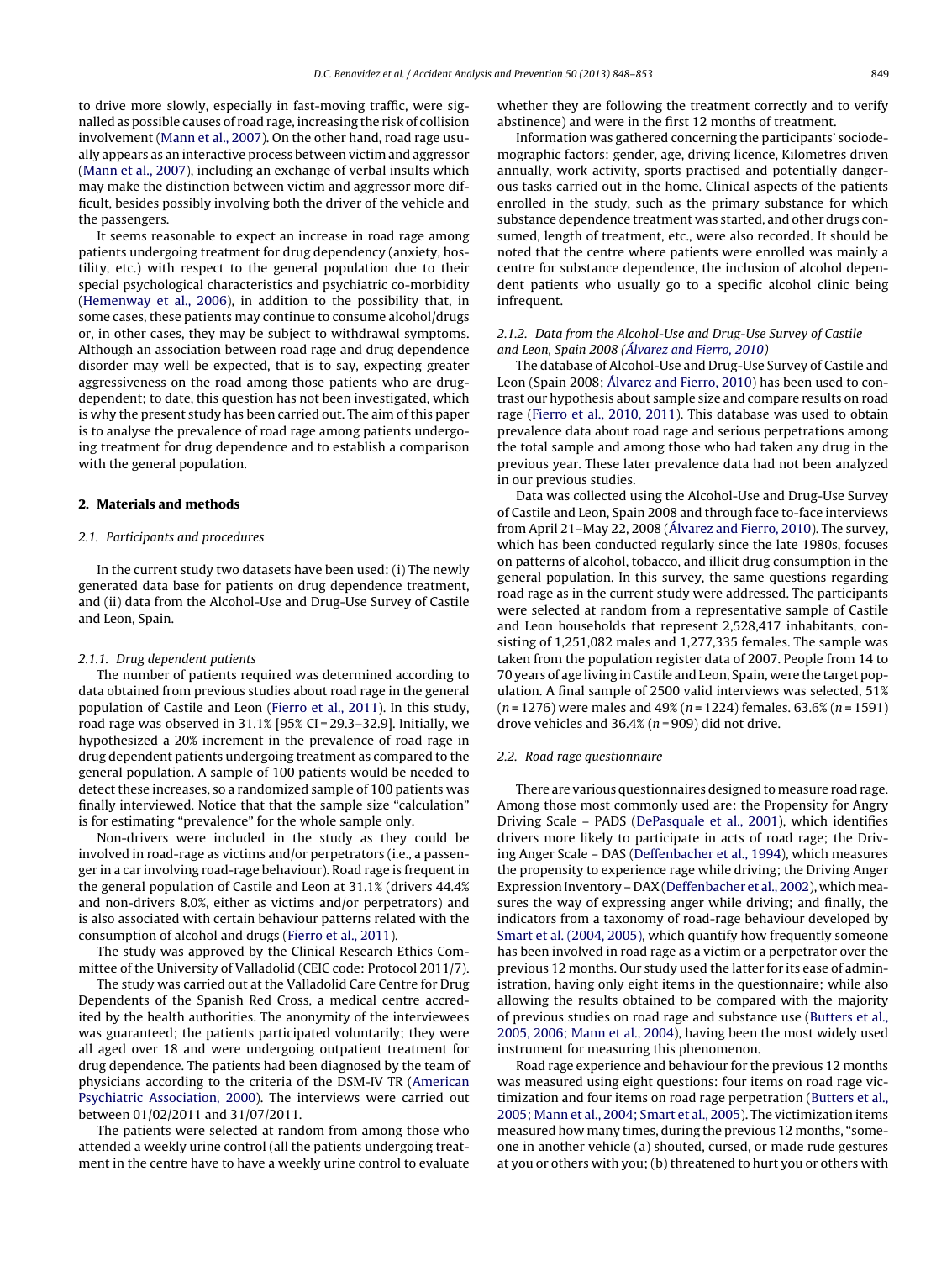# **Table 1**

Characteristics of the substance dependent patients included in the study.

| Variables                                            |                                           | Driver                            | Statistic                                 |                              |
|------------------------------------------------------|-------------------------------------------|-----------------------------------|-------------------------------------------|------------------------------|
|                                                      | Total $(n=100)$<br>$\frac{2}{n}$ [95% CI] | Yes $(n=45)$<br>$\%$ (n) [95% CI] | No $(n = 55)$<br>$\frac{2}{(n)}$ [95% CI] | Pearson Chi-square           |
| Gender                                               |                                           |                                   |                                           | $\chi^2$ = 4.456, p = 0.035  |
| Male                                                 | 85.0 (85) [78-92]                         | 93.3 (42) [86-101]                | 78.2 (43) [67.3-89.1]                     |                              |
| Female                                               | $15.0(15)$ [8-22]                         | $6.7(3)[0.6-14]$                  | 21.8 (12) [10.9-32.1]                     |                              |
| Age group                                            |                                           |                                   |                                           | $\chi^2$ = 5.999, p = 0.199  |
| $14 - 19$                                            | $2.0(2)$ [0.7-4.7]                        | 0.0(0)                            | $3.6(2)$ [1.3-8.6]                        |                              |
| $20 - 29$                                            | $12.0(12)$ [5.6-18.4]                     | $13.3(6)$ [3.4-23.3]              | $10.9(6)$ [2.7-19.1]                      |                              |
| $30 - 39$                                            | 36.0 (36) [26.6-45.4]                     | 46.7 (21) [32.1-61.2]             | 27.3 (15) [15.5-39]                       |                              |
| $40 - 49$                                            | 44.0 (44) [34.3-53.7]                     | 35.6 (16) [21.6-49.5]             | 50.9 (28) [37.7-64.1]                     |                              |
| $50 - 59$                                            | $6.0(6)$ [1.35-10.7]                      | $4.4(2)$ [1.6-10.5]               | $7.3(4)[0.4-14.1]$                        |                              |
| Education                                            |                                           |                                   |                                           | $\chi^2$ = 5.635, p = 0.060  |
| Middle school or less                                | 76.0 (76) [67.6-84.4]                     | 68.9 (31) [55.4-82.4]             | 81.8 (45) [71.6-92]                       |                              |
| Bachelor's degree or equivalent                      | 20.0 (20) [12.2-27.8]                     | 22.2 (10) [10.1-34-4]             | $18.2(10)$ [8-28.4]                       |                              |
| University studies                                   | $4.0(4)[0.2 - 7.8]$                       | $8.9(4)[0.6-17.2]$                | 0.0(0)                                    |                              |
| Employment                                           |                                           |                                   |                                           | $\chi^2$ = 12.402, p < 0.001 |
| Employed                                             | 29.0 (29) [20.1-37.9]                     | $46.7(21)$ [32.1-61.2]            | $14.5(8)$ [5.2-23.9]                      |                              |
| Not employed                                         | 71.0 (71) [62.1-79.9]                     | 53.3 (24) [38.8-67.9]             | 85.5 (47) [76.1-94.8]                     |                              |
| Substance dependence for which treatment was started |                                           |                                   |                                           | $\chi^2$ = 3.330, p = 0.344  |
| Heroin + cocaine                                     | 41.0 (41) [31.4-50.6]                     | 42.2 (19) [27.8-56.7]             | 40.0 (22) [27.1-52.9]                     |                              |
| Heroin                                               | 39.0 (39) [29.4-48.6]                     | 33.3 (15) [19.6-47.1]             | 43.6 (24) [30.5-56.7]                     |                              |
| Cocaine                                              | $10.0(10)$ [4.1-15.9]                     | $15.6(7)$ [5-26.1]                | $5.5(3)[0.5-11.5]$                        |                              |
| Other                                                | $10.0(10)$ [4.1-15.9]                     | $8.9(4)[0.6-17.2]$                | $10.9(6)$ [2.67-19.1]                     |                              |
| Treatment                                            |                                           |                                   |                                           | $\chi^2$ = 4.241, p = 0.120  |
| Methadone maintenance programme                      | 71.0 (71) [62.1-79.9]                     | 64.4 (29) [50.5-78.4]             | 76.4 (42) [65.1-87.6]                     |                              |
| Drug-free treatment                                  | $18.0(18)$ [10.5-25.5]                    | 26.7 (12) [13.7-39.6]             | $10.9(6)$ [2.7-19.1]                      |                              |
| Psychoactive drugs                                   | $11.0(11)$ [4.9-17.1]                     | $8.9(4)[0.6-17.2]$                | $12.7(7)[3.9-21.5]$                       |                              |

you or threatened to damage the vehicle you were in; (c) intentionally damaged or attempted to damage the vehicle you were in; or (d) intentionally hurt or attempted to hurt you or others with you". The perpetration items measured how many times, during the previous 12 months, the respondent had "(a) shouted, cursed or made rude gestures at a driver or passenger in another vehicle; (b) threatened to hurt a driver or passenger in another vehicle or threatened to damage their vehicle; (c) intentionally damaged or attempted to damage another driver's vehicle; or (d) intentionally hurt or attempted to hurt a driver or passenger in another vehicle".

Taking these items into account, we calculated the percentage of patients that had had some experience of road rage in the previous 12 months, whether as a victim, an aggressor or both. The patients in this group were then divided into subgroups: (a) Only victims, if they had responded affirmatively to at least one of the questions in this series, but not to those of the perpetration series; (b) Only perpetrators, in the inverse case and; (c) Victims and perpetrators, if they had responded affirmatively to at least one question in each series. Furthermore, the perpetrators were divided (independently of whether they were also victims or not) [\(Mann](#page-5-0) et [al.,](#page-5-0) [2007\)](#page-5-0) into "low" perpetrator or showing "aggressive driving" and "serious" perpetrators. It is considered that a person is a "low" perpetrator or shows "aggressive driving" when he/she responds affirmatively only to the question about whether he/she has shouted, insulted or made gross gestures to a driver or passenger of another vehicle, but not to the rest of the road rage perpetration series; while the connotation of "serious" perpetrator is reserved for those who responded affirmatively to any of the last three items of this series. The database of Alcohol-Use and Drug-Use Survey of Castile and Leon ([Álvarez](#page-5-0) [and](#page-5-0) [Fierro,](#page-5-0) [2010\)](#page-5-0) was reanalyzed to obtain prevalence data about road rage and serious perpetrations in consumers of any drug (with or without alcohol) in the previous year.

# 2.3. Data analysis

The programme PASW Statistics 18 was used to analyse the information gathered. The results are shown as percentages (and 95% Confidence Intervals, 95% CI) or means  $\pm$  SD. For categorical variables, group comparisons were conducted employing the Chi-square test. Fisher's exact statistic is reported when, in  $2 \times 2$  cross-tables, cell counts fell below expected values. For continuous variables (age and km driven), group comparisons were conducted employing the independent samples Mann–Whitney U-test. Statistical significance was defined by  $p < 0.05$ .

# **3. Results**

Table 1 shows the sociodemographic characteristics, the substance consumption patterns, treatment and driving patterns of the patients who participated in the study. 100 patients were included in the study, mainly cocaine and heroin dependents  $(n=41)$  and heroin only dependents  $(n=39)$ . 10 patients began the treatment for cocaine only dependence and another 10 were dependent on other drugs (cannabis, alcohol, medicaments, amphetamines, etc.). The majority were males (85%). The mean age ( $\pm$ SD) being 38.2  $\pm$  8.4 years, which was similar for males and females (Mann–Whitney U-test = 709.0,  $p > 0.05$ ). A great percentage had middle school studies (complete or incomplete), and 71% were not working. As for the treatment itself, over 2/3 were on the Methadone Maintenance Programme. 45% of the sample was drivers, more frequently males ( $p < 0.05$ ) and workers ( $p < 0.001$ ). The mean km driven annually was  $22,922 \pm 38,966$  km (for gender, Mann–Whitney U-test =  $47.5$ ,  $p > 0.05$ )

63% of the patients had had some experience of road rage in the previous 12 months [\(Table](#page-3-0) 2), either as a victim, a perpetrator or both. Of these, 11% were only victims, 4% only perpetrators and 48% both victims and perpetrators. 52% were perpetrators, 34% of whom were "low" perpetrators and 18% "serious" perpetrators. No significant differences were found with respect to age, educational level or work situation. Serious road rage occurred more frequently among males (21.2%) than among females (0%;  $p < 0.05$ ).

Drivers (91.1%) experienced some form of road rage in the previous year with a greater frequency than non-drivers (40%; [Table](#page-3-0) 2); while the percentage of drivers who were both victims and perpetrators at the same time was triple that of the non-drivers (75.6% vs. 25.4%). The "low" perpetrators among the drivers were practically double (46.7%) the percentage among the non-drivers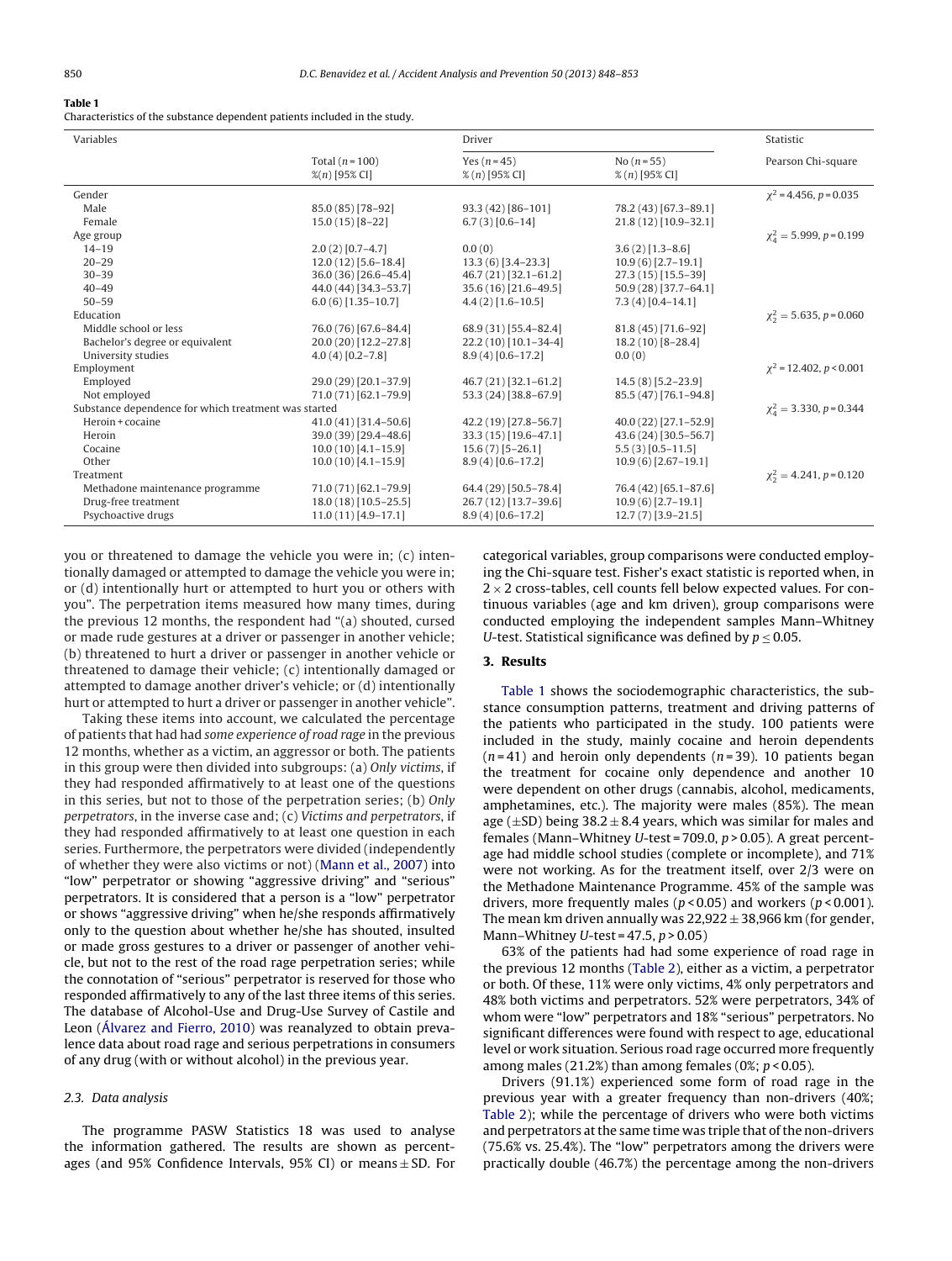#### <span id="page-3-0"></span>**Table 2**

Road rage among substance dependent patients in treatment.

| During the last 12 months                               |                               | <b>Driver</b>                    | Statistic                       |                                          |
|---------------------------------------------------------|-------------------------------|----------------------------------|---------------------------------|------------------------------------------|
|                                                         | Total $(n=100)$<br>% [95% CI] | Yes $(n = 45)$<br>$(%)$ [95% CI] | No $(n = 55)$<br>$(%)$ [95% CI] | Pearson Chi-square                       |
| Road rage: yes (victim and/or perpetrator) <sup>a</sup> | 63.0 [53.5 - 72.5]            | $91.1$ [82.8-99.4]               | 40.0 [27.1-52.9]                | $\chi^2$ = 27.737, p < 0.001             |
| Only victim <sup>a</sup>                                | $11.0$ [4.9-17.1]             | 13.3 [3.4-23.3]                  | $9.1$ [1.5-16.7]                | $\chi^2$ = 0.455, p = 0.536 <sup>b</sup> |
| Only perpetrator <sup>a</sup>                           | $4.0$ [0.2-7.8]               | $2.2$ [2.1-6.5]                  | $5.5$ [0.5-11.5]                | $\chi^2$ = 0.673, p = 0.625 <sup>b</sup> |
| Both victim and perpetrator <sup>a</sup>                | 48.0 [38.2-57.8]              | 75.6 [63-88.1]                   | 25.4 [13.9-37]                  | $\chi^2$ = 24.890, p < 0.001             |
| "Low" perpetrator <sup>a</sup>                          | 34.0 [24.7-43.3]              | 46.7 [32.1-61.2]                 | 23.6 [12.4-34.9]                | $\chi^2$ = 5.850, p = 0.016              |
| "Serious" perpetrator <sup>a</sup>                      | 18.0 [10.5-25.5]              | 31.1 [17.6-44.6]                 | $7.3$ [0.4-14.1]                | $\chi^2$ = 9.529, p = 0.002              |

<sup>a</sup> Results (percentages) for alternative answer have been omitted in the table but considered for the statistic.

**b** p for Fisher's exact test.

(23.6%), and the "serious" perpetrators more than four times the percentage (31.1% vs.7.3%).

Road rage was higher among drug dependent patients than either the general public or those who had taken some kind of drug in the previous year (Fig. 1). This applies to both drivers and nondrivers. As for serious road rage, the trend was similar: 18% among drug dependent patients, 10.1% among those who had taken drugs in the previous year and 2.6% among the general public (Fig. 1). This also applies to drivers and, to some extent, to non-drivers.

9 out of 10 cocaine dependent patients referred to having experienced road rage in the previous 12 months [\(Table](#page-4-0) 3). This percentage was 70.7% among those who were dependent on cocaine + heroin, 51.3% among those dependent on heroin and 50.0% among those dependent on other drugs. The high percentage of serious perpetrators among those who were undergoing treatment for cocaine (4 out of 10) and those undergoing treatment for cocaine + heroin (22%) must be noted.

# **4. Discussion**

This study shows that nearly two out of three patients in treatment for their drug dependency have reported road rage in the previous year. This frequency is higher than those reported for the general population, even when comparing with consumers of drugs in the previous year. The percentage of "serious" perpetrators was worth noting. In studies carried out in Canada in 2001 and 2003, 47.5% and 40.6% of the population, respectively, admitted having had experience of road rage during the previous year, 31.0% and 33.2% being perpetrators for each year [\(Smart](#page-5-0) et [al.,](#page-5-0) [2005\).](#page-5-0)

Fierro et al. carried out a study of the general population of Castile and Leon, in which 31.1% of those interviewed admitted having had experience of road rage over the previous 12 months [\(Fierro](#page-5-0) et [al.,](#page-5-0) [2010\).](#page-5-0) In this current study, carried out with drug dependent patients from the same geographical region, the percentage of patients who had experienced road rage (63%) was double the previous one. Perpetrators reached 52%; of whom the "low" perpetrators (34%) were approximately double those from the study of the general population (17.6%); while the percentage of "serious" perpetrators (18%) was almost 7 times greater than the other (2.6%). In other studies of the general population of Canada ([Smart](#page-5-0) et [al.,](#page-5-0) [2003\),](#page-5-0) the percentage of low perpetrators (31.7%) was not that different from that of our patients (34%), but in the case of the serious perpetrators, the difference was similar



Fig. 1. Prevalence of road rage and serious perpetration in dependent patients under treatment, and in the general population, and those who refer to drug use in the previous year. Results for alternative answers ("no road rage" and "no serious perpetration"), have not been presented in the figure but considered for the statistic. Statistical significances ( $p < 0.05$ ) of Chi-square tests marked as (\*).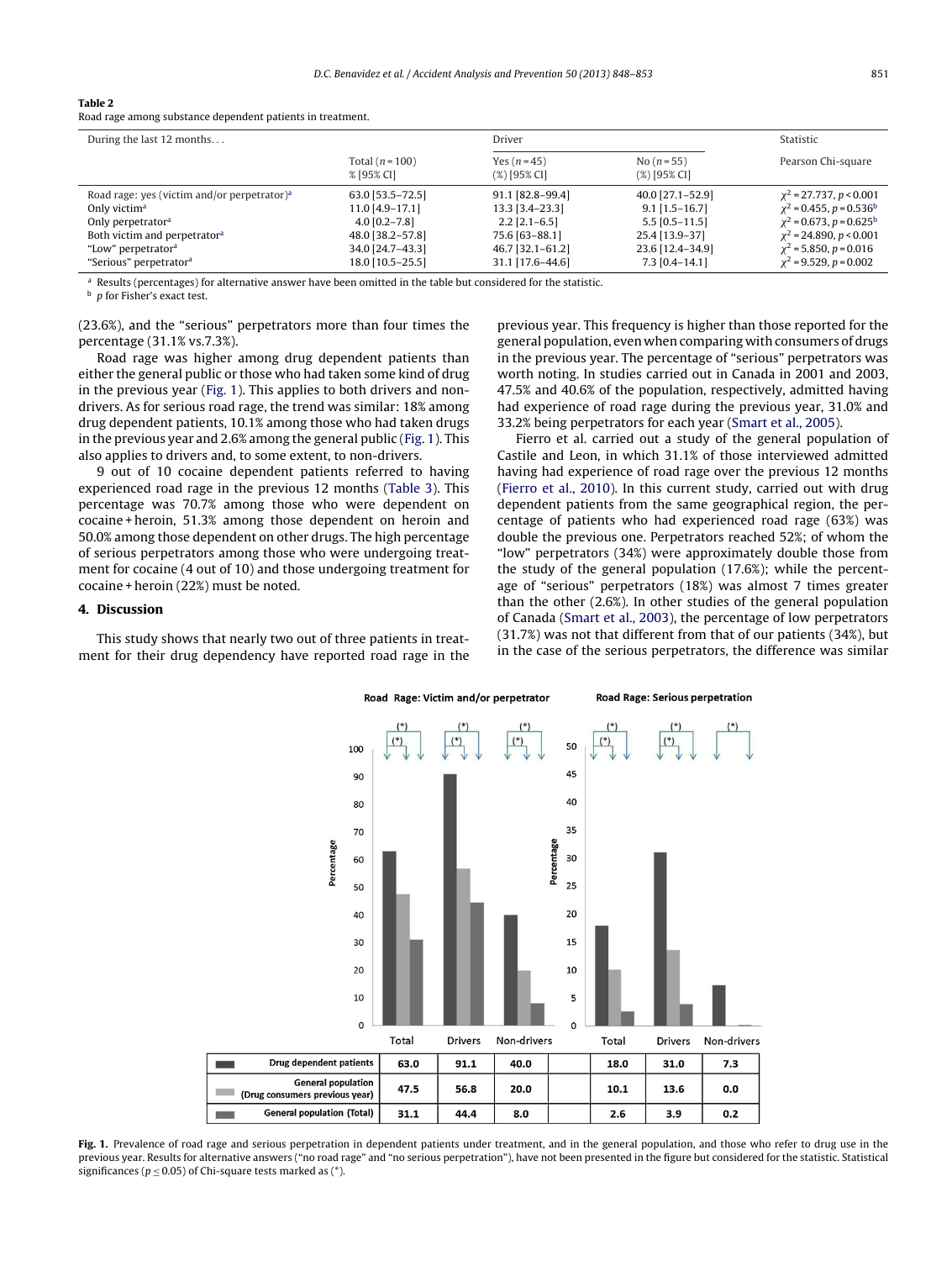<span id="page-4-0"></span>

| D<br>. . |  |
|----------|--|
|          |  |

Road rage according to the substance for which they were being treated.

| During the last 12 months                                  |                                   | Substance dependence            |                                  |                                           | Statistic                      |                             |
|------------------------------------------------------------|-----------------------------------|---------------------------------|----------------------------------|-------------------------------------------|--------------------------------|-----------------------------|
|                                                            | Total $(n=100)$<br>$(%)$ [95% IC] | Heroin $(n=39)$<br>$(X)[95%$ IC | Cocaine $(n=10)$<br>$(X)[95%$ IC | Heroin + cocaine $(n=41)$<br>(% )[95% ]C] | Other $(n=10)$<br>$(X)[95%$ IC | Pearson Chi-square          |
| Road rage: yes (victim<br>and/or perpetrator) <sup>a</sup> | 63.0<br>$[53.5 - 72.5]$           | 51.3<br>$[35.6 - 67]$           | 90.0<br>$[71.4 - 109]$           | 70.7<br>$[56.8 - 84.7]$                   | 50.0<br>$[19 - 81]$            | $\chi^2$ = 7.201, p = 0.066 |
| Only victim <sup>a</sup>                                   | 11.0<br>$[4.9 - 17.1]$            | 5.1<br>$[1.8 - 12.1]$           | 0.0                              | 19.5<br>$[7.4 - 31.6]$                    | 10.0<br>$[8.6 - 28.6]$         | $\chi^2$ = 5.654, p = 0.130 |
| Only perpetrator <sup>a</sup>                              | 4.0<br>$[0.2 - 7.8]$              | 5.1<br>$[1.8 - 12.1]$           | 10.0<br>$[8.6 - 28.6]$           | 2.4<br>$[-2.3 \text{ to } 7.2]$           | 0.0                            | $\chi^2$ = 1.744, p = 0.627 |
| Both victim and<br>perpetrator <sup>a</sup>                | 48.0<br>$[38.2 - 57.8]$           | 41.0<br>$[25.6 - 56.5]$         | 80.0<br>$[55.2 - 105]$           | 48.8<br>$[33.5 - 64.1]$                   | 40.0<br>$[9.6 - 70.4]$         | $\chi^2$ = 5.129, p = 0.163 |
| "Low" perpetrator <sup>a</sup>                             | 34.0<br>$[24.7 - 43.3]$           | 33.3<br>$[18.5 - 48.1]$         | 50.0<br>$[19 - 81]$              | 29.3<br>$[15.3 - 43.2]$                   | 40.0<br>$[9.6 - 70.4]$         | $\chi^2$ = 1.718, p = 0.633 |
| "Serious" perpetrator <sup>a</sup>                         | 18.0<br>$[10.5 - 25.5]$           | 12.8<br>$[2.3 - 23.3]$          | 40.0<br>$[9.6 - 70.4]$           | 22.0<br>$[9.3 - 34.6]$                    | 0.0                            | $\chi^2$ = 6.617, p = 0.085 |

<sup>a</sup> Results (percentages) for alternative answer have been omitted in the table but considered for the statistic.

to that already mentioned (2.1% as opposed to 18% in our patients).

We find a high prevalence of habitual drivers among patients undergoing treatment for substance dependence (45%). As expected, road rage was closely related to the fact of being a driver. Those who did not drive any vehicle can have experienced it, but to a much lesser degree. Clearly, it is drivers who are much more likely to be involved in road rage situations, and thus have the higher percentages. Very significant differences were also observed among the general population between drivers and non-drivers for road rage in its many different forms [\(Fierro](#page-5-0) et [al.,](#page-5-0) [2010,](#page-5-0) [2011\).](#page-5-0) Even so, the percentages found in our patients were, in all cases, much higher than those of the general population, for both drivers and non-drivers.

When reanalysing the data for the general population, and considering those who reported drug use within the previous year, we have observed a progression in road rage/serious perpetrators in relation with substance use: figures are higher for those who are dependent than for those who refer to some kind of drug use in the previous year, and finally the general population.

Although there are factors, such as that of being a driver, which are closely related with road rage, it is also clear that there is a relationship between substance use and road rage. Fierro et al. found that a driver under the influence of cannabis, or alcohol and cannabis, was associated with being a victim and a perpetrator of road rage [\(Fierro](#page-5-0) et [al.,](#page-5-0) [2011\).](#page-5-0) Butters et al. found an association between the consumption of cannabis in the previous 12 months and experience as a victim and a perpetrator, but not as a "frequent perpetrator" [\(Butters](#page-5-0) et [al.,](#page-5-0) [2005,](#page-5-0) [2006\).](#page-5-0) As for cocaine, its consumption in the previous 12 months was associated with experiencing road rage as both a victim and a perpetrator [\(Butters](#page-5-0) et [al.,](#page-5-0) [2005\).](#page-5-0)

Road rage, and especially "serious" road rage, was frequently found among cocaine and cocaine + heroin dependent patients. The study was not designed to assess differences regarding substance use type, and therefore, this relevant finding should be confirmed in later studies. In any case, before drawing conclusions concerning the consumption of substance type and its relationship to road rage, it is necessary to consider the matter carefully and to remember that patients undergoing treatment have relapses and sporadic periods of consumption in which they can consume the substance for which treatment started, or other substances.

The association between the consumption of illicit drugs and road rage could be explained by a direct pharmacological effect. There is important evidence in the literature relating stimulants with aggressive behaviour ([Cherek](#page-5-0) et [al.,](#page-5-0) [1987;](#page-5-0) [Moss](#page-5-0) [and](#page-5-0) [Tarter,](#page-5-0) [1993;](#page-5-0) [Reiss](#page-5-0) [and](#page-5-0) [Roth,](#page-5-0) [1993;](#page-5-0) [Smart](#page-5-0) et [al.,](#page-5-0) [1997\).](#page-5-0) In some cases, road rage could be possible due to the fact that the patients were experiencing withdrawal symptoms. Nevertheless, there are alternative explanations for this association. It is possible that those individuals who report frequent aggressive behaviour on the roads share factors of a social nature or personality traits that also link them to the consumption of drugs ([Mann](#page-5-0) et [al.,](#page-5-0) [2004\).](#page-5-0) In other words, the use of these substances could, in some way, lead to road rage; or both behaviour patterns could share a common origin, as suggested by the Theory of Problematic Behaviour ([Donovan](#page-5-0) [and](#page-5-0) [Jessor,](#page-5-0) [1985\),](#page-5-0) according to which there would be an underlying causal mechanism that could explain a wide range of activities that involve taking risks. Serious perpetrators of road rage could be individuals immersed in an aberrant lifestyle, which may include relatively frequent law-breaking and a general indifference to legal sanctions ([Donovan](#page-5-0) [and](#page-5-0) [Jessor,](#page-5-0) [1985\).](#page-5-0) For these individuals, road rage would simply be a manifestation of their general propensity towards anti-social and criminal conduct.

The present study has some limitations which should be pointed out. Firstly, the study has included a limited number of patients to test whether drug dependent patients have higher figures for road rage than the general population; so the findings should be confirmed in later studies. On the other hand, it is based on selfreported data concerning road rage, rather than information from an objective source, such as traffic camera video recordings. Thus, the patients' answers cannot be verified. In addition, self-reporting can lead to over-estimations or omissions, especially when the information being asked for is some time in the past (some of the questions refer to facts that could have taken place up to 12 months prior to the interview). However, others have reported good validity for self-evaluation information among drug users ([Harrison](#page-5-0) [and](#page-5-0) [Hughes,](#page-5-0) [1997\).](#page-5-0) Furthermore, over or under reported road rage could be biased towards social desirability. Other limitations are that, due to the descriptive design of the study, causal relationships cannot be inferred, while the test on road rage, although used in previous studies, was not validated in the population in which the study was carried out.

The relationship between the consumption, abuse of and/or dependence on substances and road rage undoubtedly needs to be explored more extensively. The understanding of the underlying mechanisms through which these behaviour patterns are associated with each other is of great importance and will allow us to tailor legislation and treatment to the patients' real situation. Furthermore, patients included in the study were under treatment. We have no information about the occurrence of road rage in substance dependents without treatment, and whether simply entering treatment has any effect, or not, on road rage.